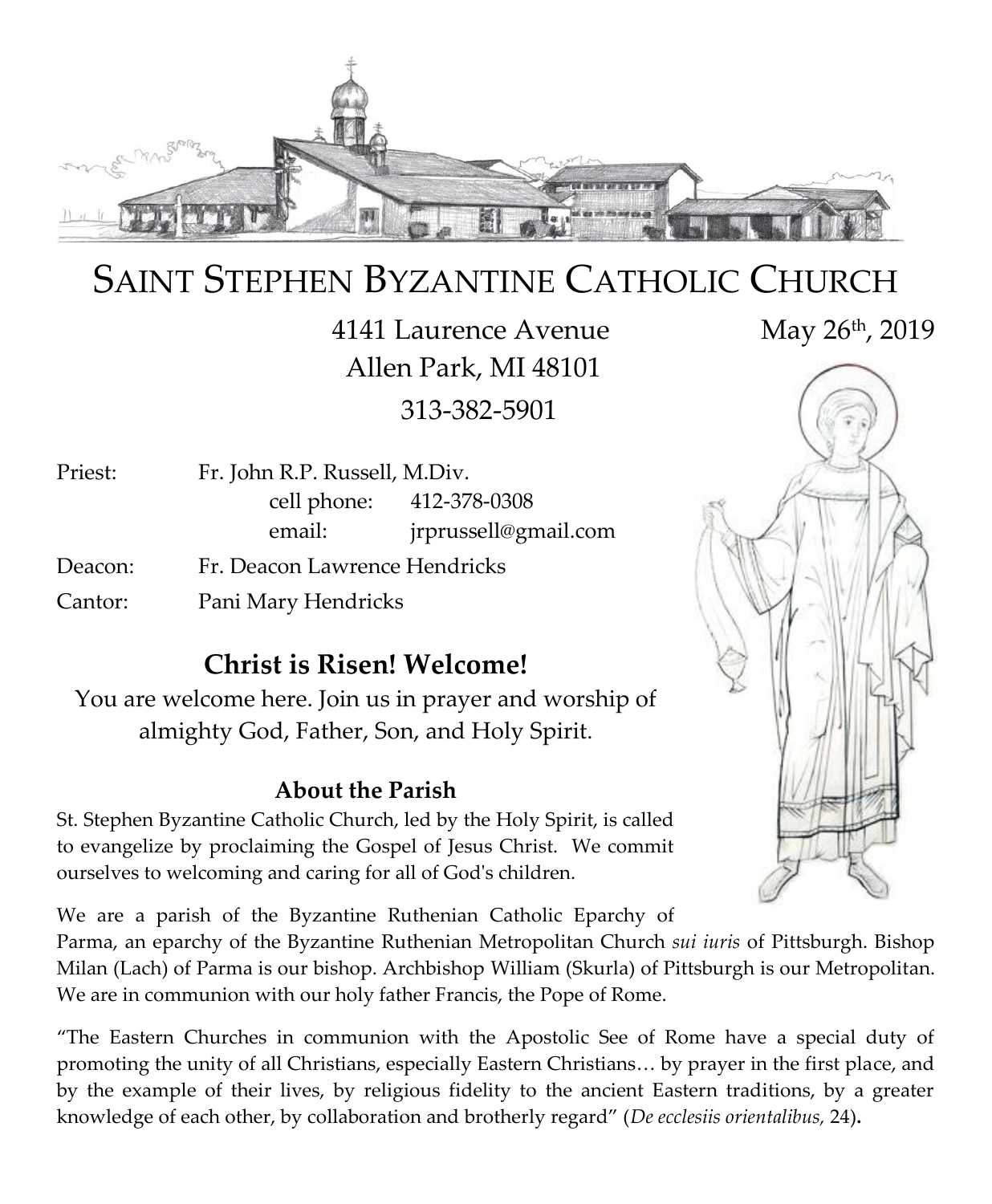### Sunday, May 26, 2019

SUNDAY OF THE MAN BORN BLIND. Tone 5 The Holy Apostle Carpus, one of the Seventy. Our Holy Father Augustine of Canterbury, Enlightener of England. *8th Resurrectional Matins Gospel:* John 20:11-18.

Acts 16:16-34. John 9:1-38.

**8:45am Third Hour 9:00am Divine Liturgy** *– for the people of the parish +Mary Strach, from Maryalice Lukas (5-22-2019) +Rev. Cyril Attak, from Maryalice Lukas (5-25-2019)* Reader: Peter Raupp

### Monday, May 27, 2019 *Memorial Day*

The Holy Bishop-Martyr Therapont (259). Acts 17:1-15. John 11:47-57.

 **7:00pm First & Third Hour**

 **9:00am Divine Liturgy & Panachida**

 *for those who died in the service of our country*

Tuesday, May 28, 2019

Our Venerable Father Nicetas, Bishop of Chalcedon (836).

Acts 17:19-28a. John 12:19-36a.

**7:00am First Hour**



Wednesday, May 29, 2019

Leave-taking of Pascha. The Holy Venerable Martyr and Virgin Theodosia (730).

Acts 18:22-28. John 12:36-47.

9**:00am First & Third Hour**

**6:00pm Great Vespers** *for Ascension:* **7:00pm Divine Liturgy** *– for the people of the parish*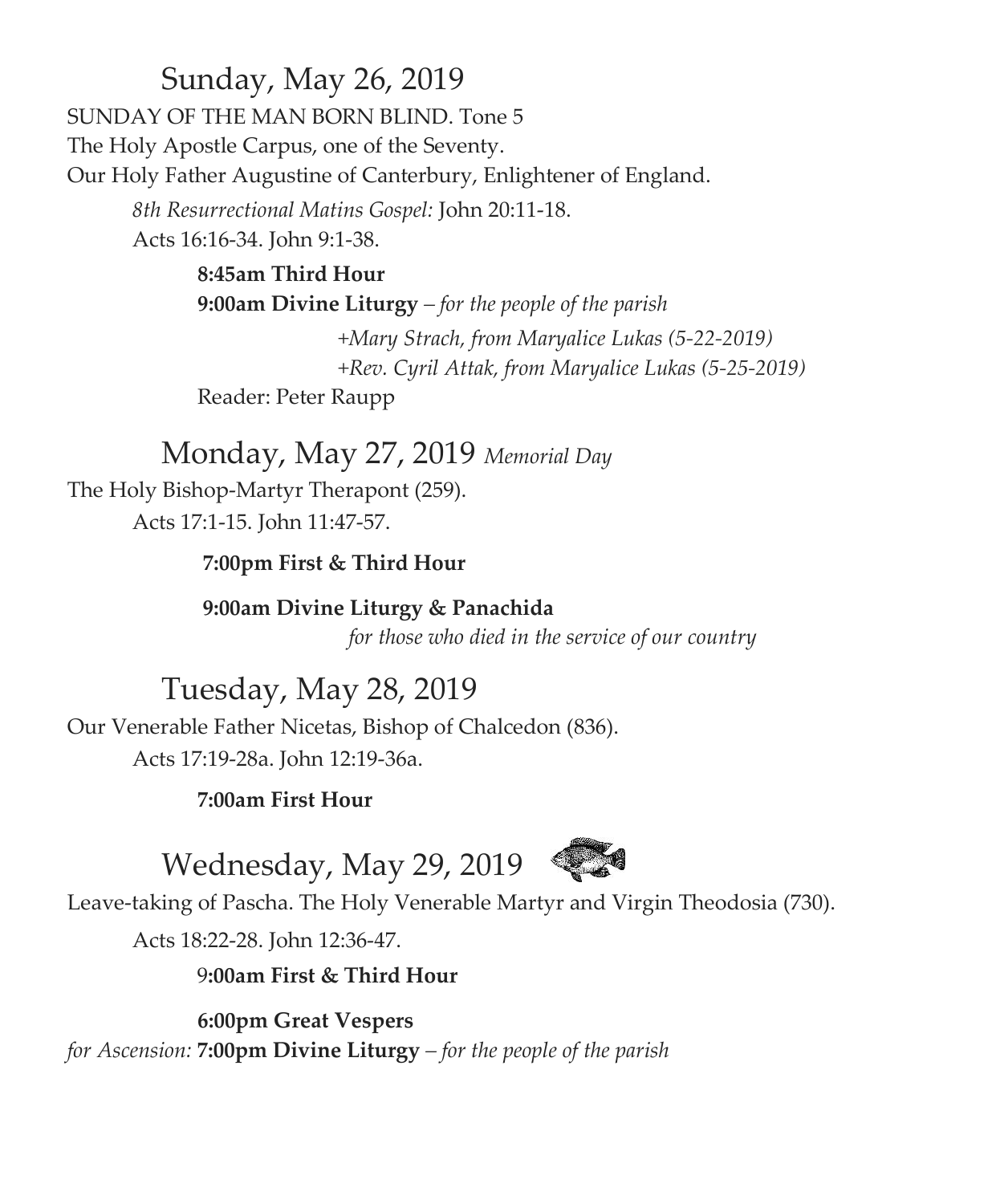### Thursday, May 30, 2019

ASCENSION OF OUR LORD, GOD, & SAVIOR JESUS CHRIST. Our Venerable Father Isaac, Hegumen of the Dalmatian Monastery (383).

*Vespers Paramia:* Isaiah 2:2-3 • Isaiah 62:10-63:3, 7-9 • Zachariah 14:1, 4, 8-11. *3rd Resurrectional Matins Gospel:* Mark 16:9-20. Acts 1:1-12. Luke 24:36-53.

#### **9:00am Third Hour**

 *Parish Work Day*

#### Friday, May 31, 2019

The Holy Apostle Hermes. The Holy Martyr Hermeas (c. 160).

Acts 19:1-8. John 14:1-11a.

#### **9:00am First & Third Hour**

**7:00pm Vespers**

#### Saturday, June 1, 2019

The Holy Martyr Justin the Philosopher and his Companions (167).

Acts 20:7-12. John 14:10b-21.

**8:45am Third Hour 9:00am Divine Liturgy**  *+John Siko, from Louise Dalbo*

**7:00pm Great Vespers**

#### Sunday, June 2, 2019

SUNDAY OF THE FATHERS AT THE 1ST NICEAN COUNCIL. Tone 6 Our Venerable Father Nicephor the Confessor (771).

*Vespers Paramia:* Genesis 14:14-20 • Deut. 1:8-11, 15-17 • Deut. 10:14-21. *10th Resurrectional Matins Gospel:* John 21:1-14. Acts 20:16-18a, 28-36. John 17:1-13.

**8:45am Third Hour 9:00am Divine Liturgy** *– for the people of the parish*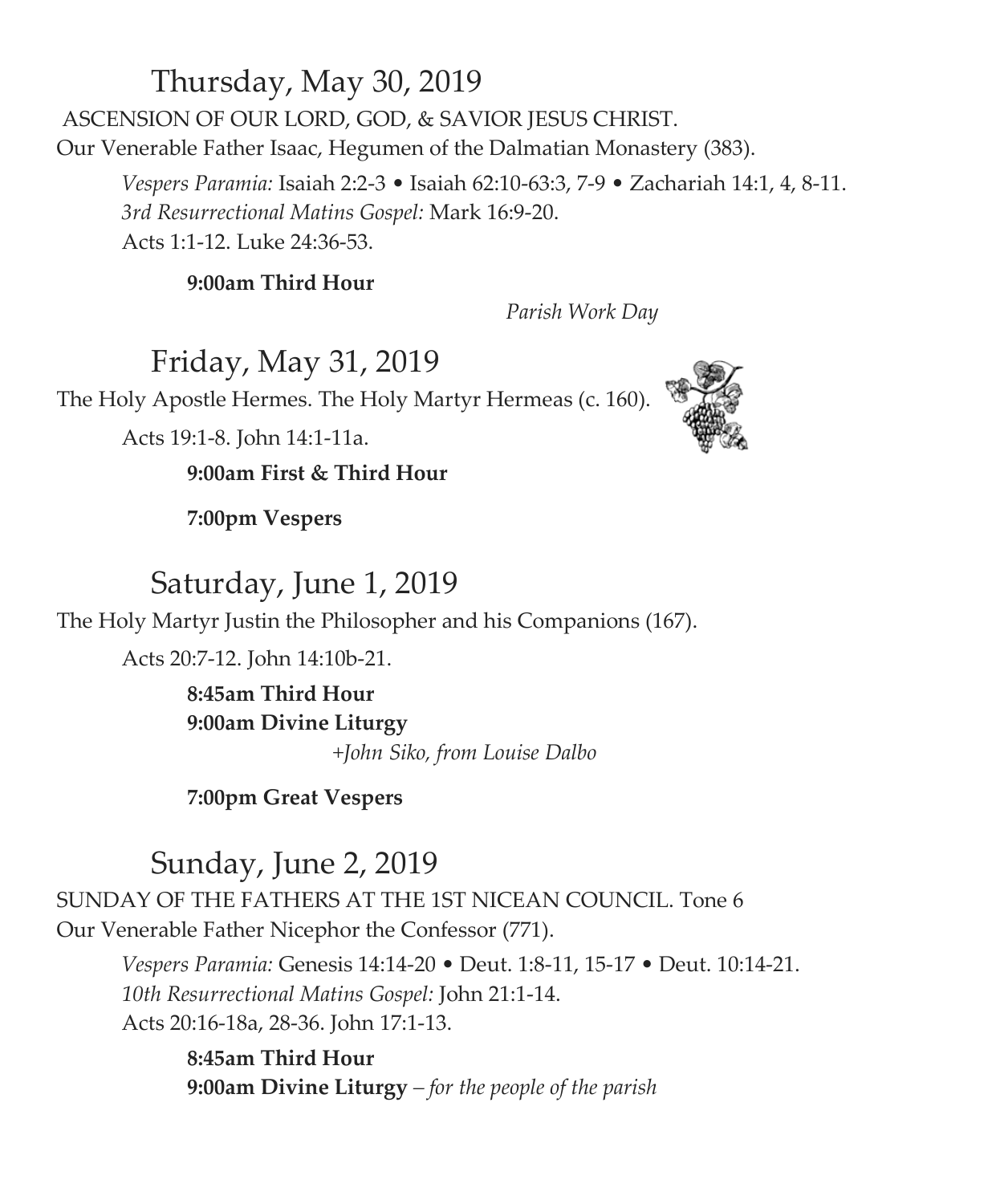#### **LEGEND**

- Great Feast
- Feast with an All-night Vigil
- $\div$  Feast with the Polyeleos at Matins
- . Feast with the Great Doxology at Matins
- Feast with Six Stichera at Vespers



by tradition, a strict fast day (no meat, dairy, eggs, fish, wine, or oil)

by tradition, a fast day permitting wine and oil. (no meat, dairy, eggs, or fish)



by tradition, a fast day permitting dairy, eggs, fish, wine, and oil (no meat)



**Today**, all parishes in the Eparchy of Parma will take up the Catholic Home Missions Appeal. Right now, more than 40 percent of dioceses and eparchies in the United States are considered mission territory because they are unable to fund essential pastoral work in their communities, and this includes the Eparchy of Parma. Your support of this appeal eases the struggle of the mission churches in our country. Please prayerfully consider how you can support this appeal. Find more information at *[www.usccb.org/home-missions](https://facebook.us16.list-manage.com/track/click?u=6e5a93387e6a70d81758beac5&id=a585c496bd&e=13dc79cb87)*.

**Look ahead in your envelopes! There is a special envelope in our boxes for Home Missions marked Jun 16, 2019. We will actually take up this collection today (May 26th) .** 

**So far, in this special envelope, we have collected \$493 for Home Missions!**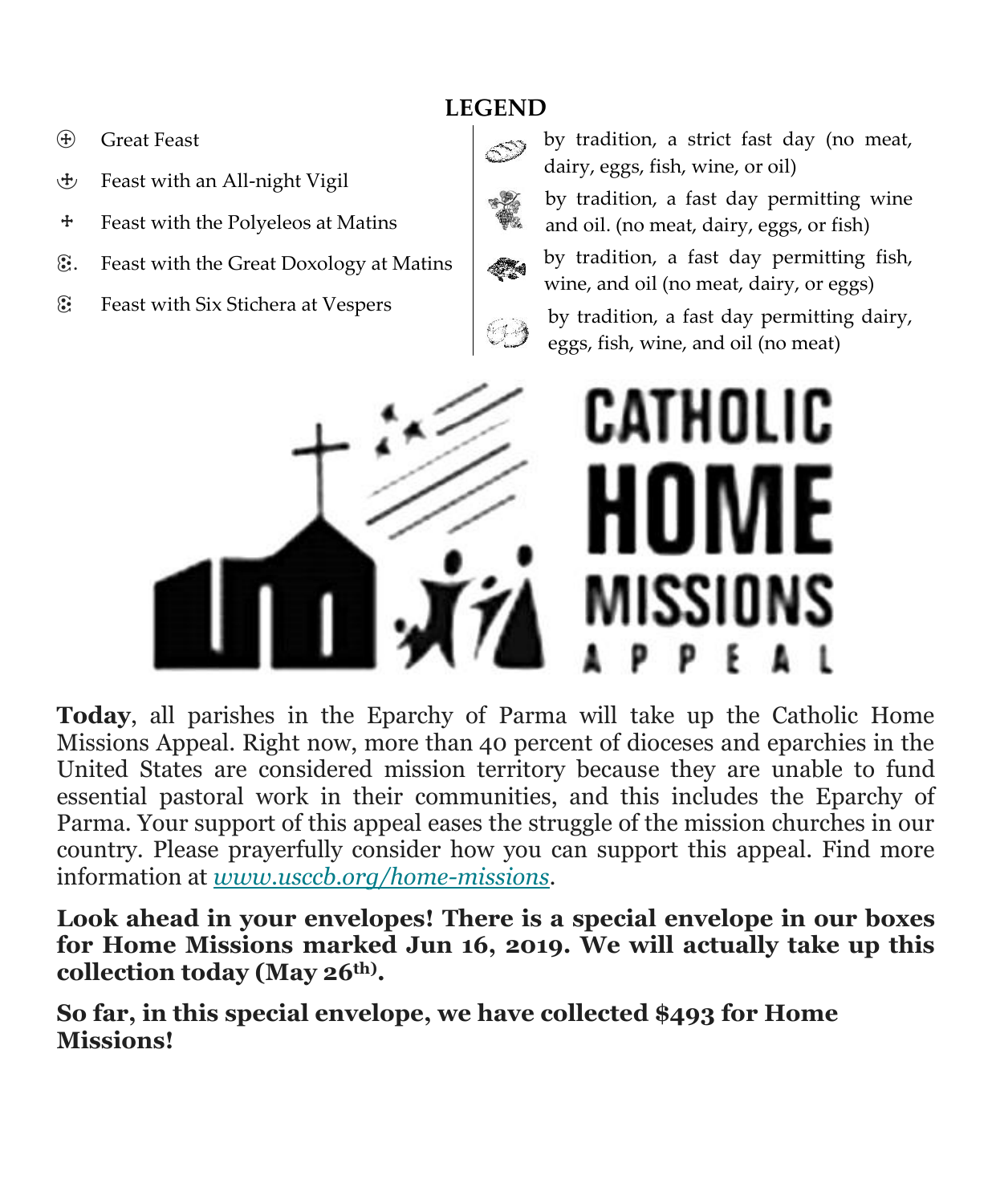

# St Nick**'**s Icon Workshop

#### **Saint Nicholas, Clinton Township**

The weekend of May 31 to June 2, St Nick's in Clinton Twp, Mich., will be having an icon workshop. It will begin Friday evening and run through Sunday.



Participants will make an icon of either St. Michael the Archangel, or the Archangel Gabriel, which is theirs to keep. Cost is \$135, which includes all supplies. As always, other parishes are invited and encouraged to attend. For more information and for the registration sheet, please see our website, www.stnicksdetroit.com, or contact the parish office (586)-791-1052.

### **VIDEO CONTEST FOR TEENS:**

Horizons Media is inviting all teens, 13-18 years old, to join in the 50th-anniversary celebration of the Eparchy of Parma and participate in a video contest about life at their parish. The video should be 2-5 minutes long. Contest Deadline: **June 1, 2019**. For contest rules, go to: [www.parma.org/videocontest.](https://facebook.us16.list-manage.com/track/click?u=6e5a93387e6a70d81758beac5&id=ff3efe37ab&e=13dc79cb87)

# **50th Anniversary of the Eparchy of Parma**

The Eparchy of Parma is celebrating its golden jubilee **June 21-22**, and you're invited! Check out the program on the poster in the narthex of the church and register to participate at jubileeparma.eventbrite.com or email [jubilee@parma.org](mailto:jubilee@parma.org) or call Nancy Fredrick (216) 741-8773, ext. 4. We look forward to seeing you there!

#### **Let Fr. John know if you're planning on attending, to help the organizers get a count!**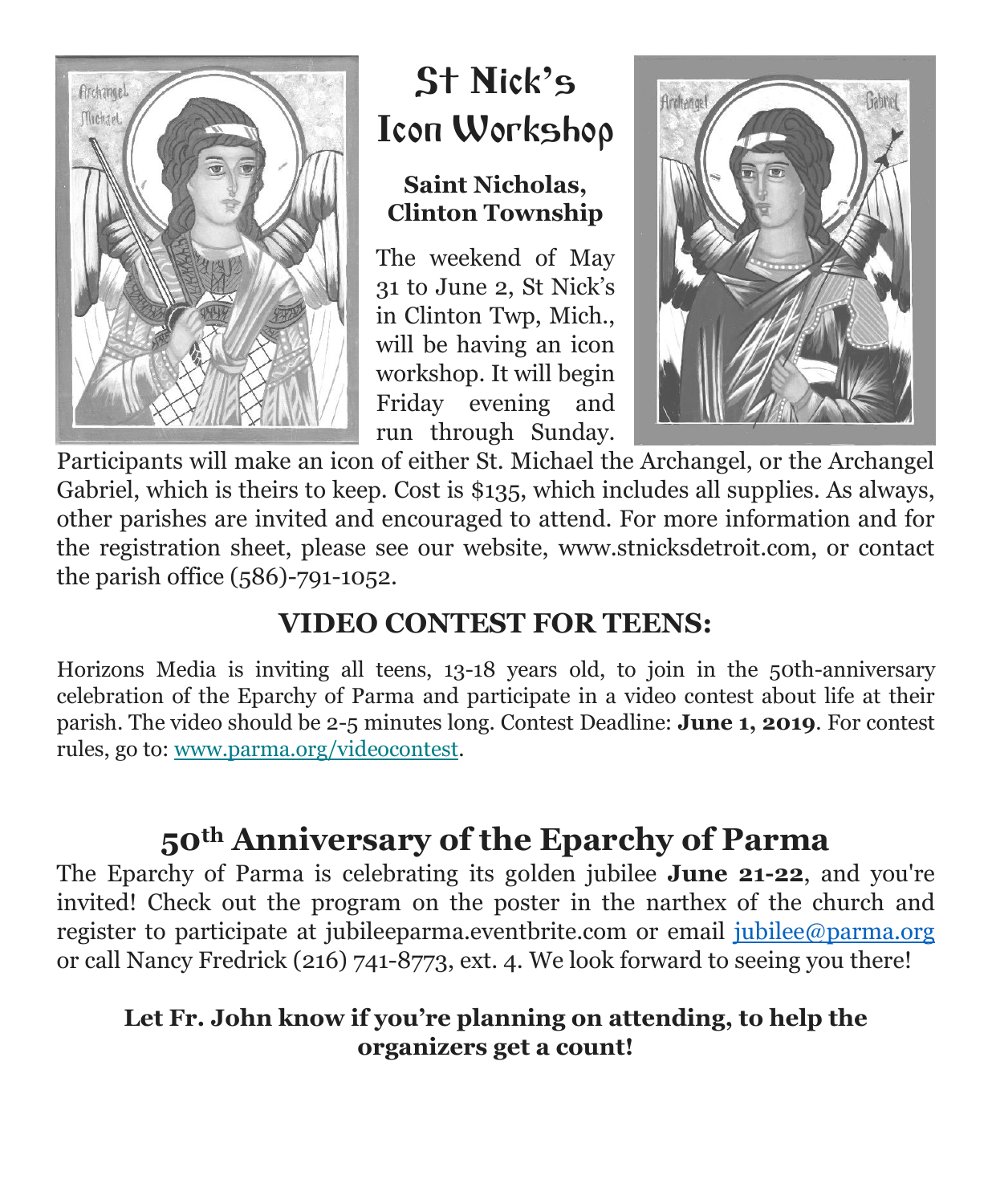

# **Parish Picnic!**

On **July 13th**, we will be having a parish picnic and inviting our neighbors! This will be a great opportunity for us to socialize and get to know each other better. Jane Adams is organizing the event. See her to see what you can do to help prepare!

# **OPPORTUNITIES FOR SERVICE**

**Join the Guild!** The Guild is dedicated to caring for and beautifying our holy place and all the appointments for our Divine worship. They meet next on **Sunday, September 8th**, after Divine Liturgy.

**Join the workers!** Please join the workers every Thursday after Third Hour at 9:00 AM for our weekly parish work day.

**Join the cleaners!** Please contact Louise Dalbo to volunteer to clean the church for any particular week you're able. Or, get your name put in the rotation of regular church cleaners.

**The Raupp Family** is scheduled to clean the church this week. Many thanks to **the Myres & Reardon Families** and to all who worked and cleaned this past week. May God grant them many years!